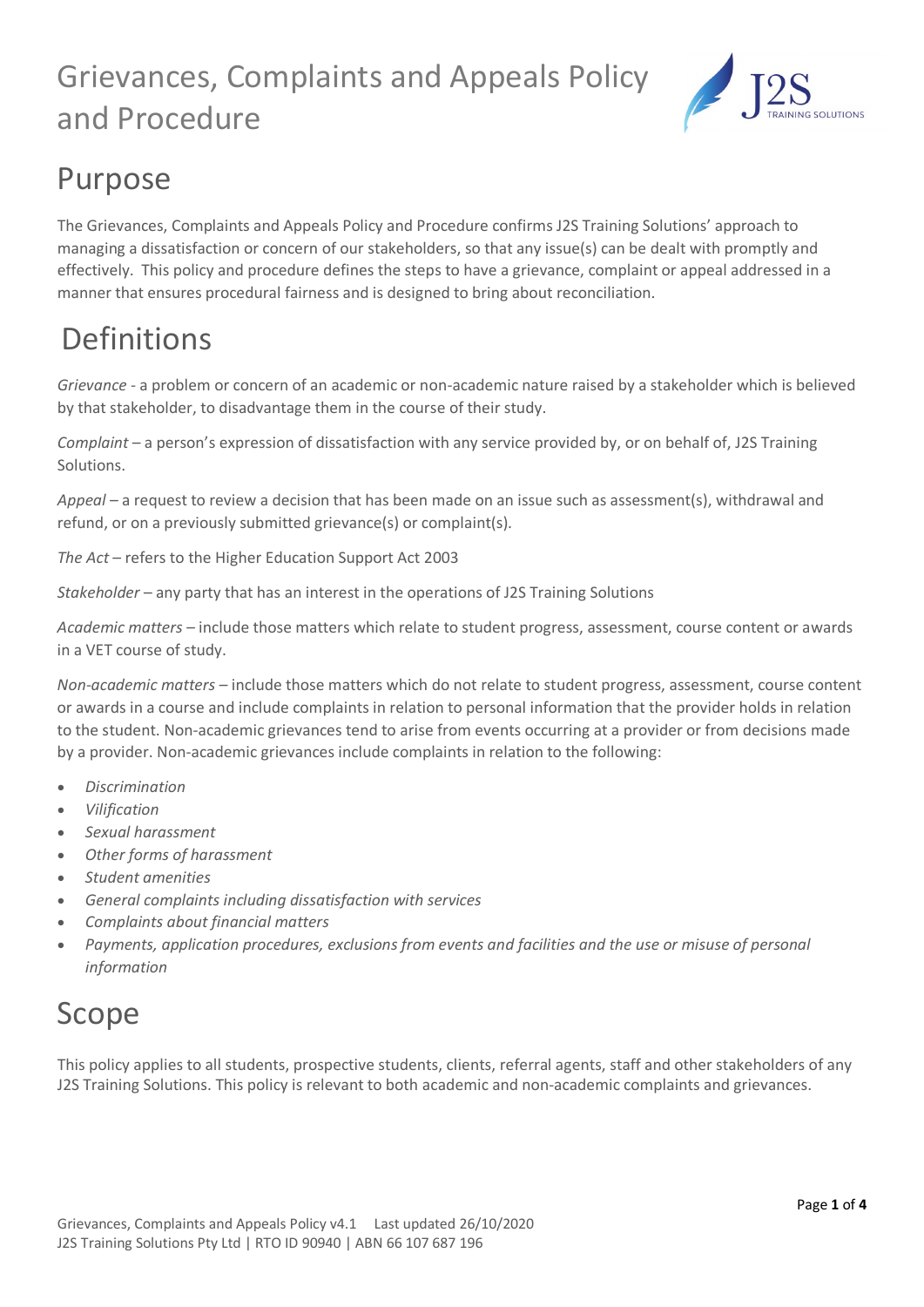

# **Policy**

## 1. Complaints and appeals systems

- 1.1 J2S Training Solutions is committed to developing and maintaining an effective, timely, fair and equitable complaints and appeals system which is easily accessible. J2S Training Solutions aims to:
	- **Develop a culture that views complaints and appeals as an opportunity to improve the** organisation and how it works
	- Set in place a complaints and appeals handling system that is client focused and helps J2S Training Solutions to prevent reoccurrence
	- Ensure a complaint or appeal is resolved promptly, objectively, confidentially and with sensitivity
	- **Ensure the views of each party are respected and**
	- **Ensure each party is not discriminated against nor victimised**
	- Ensure there is a consistent response to complaints and appeals
- 1.2 J2S Training Solutions attempts to resolve any complaints, concerns and appeals fairly and equitably within ten (10) working days from receipt of a notice of complaint/appeal.
- 1.3 Where more than 30 calendar days are required to process and finalise the complaint/appeal, the complainant or appellant is notified of the reason why more than 30 calendar days are required
- 1.4 All formal complaints and appeals and their outcomes will be recorded in the Complaints and Appeals Register.
- 1.5 The register is reviewed by management and used for improvement and learning.

### 2. Nature of complaints and appeals

- 2.1 Complaints and appeals may be made be in relation to any J2S Training Solutions's services, activities and decisions such as:
	- The enrolment, induction/orientation process
	- **The quality of training and resources provided**
	- **Training and assessment matters, including student progress, timeframes for completion,** assessment results, curriculum and awards in a course of study
	- Withdrawals and refunds
	- Access to personal records
	- Bullying and harassment, including sexual harassment
	- Decisions made and/or
	- The way someone has been treated

## 3. Resolving issues before they become a complaint

- 3.1 Complaints and grievances are to be resolved preferably informally and directly between the individuals who are party to the grievance
- 3.2 The Training Coordinator can assist students to resolve their issues at this level
- 3.3 Any complaint about the conduct of a staff member should be raised directly with the Training Manager or emai[l ceo@stridelearning.com.au](mailto:ceo@stridelearning.com.au)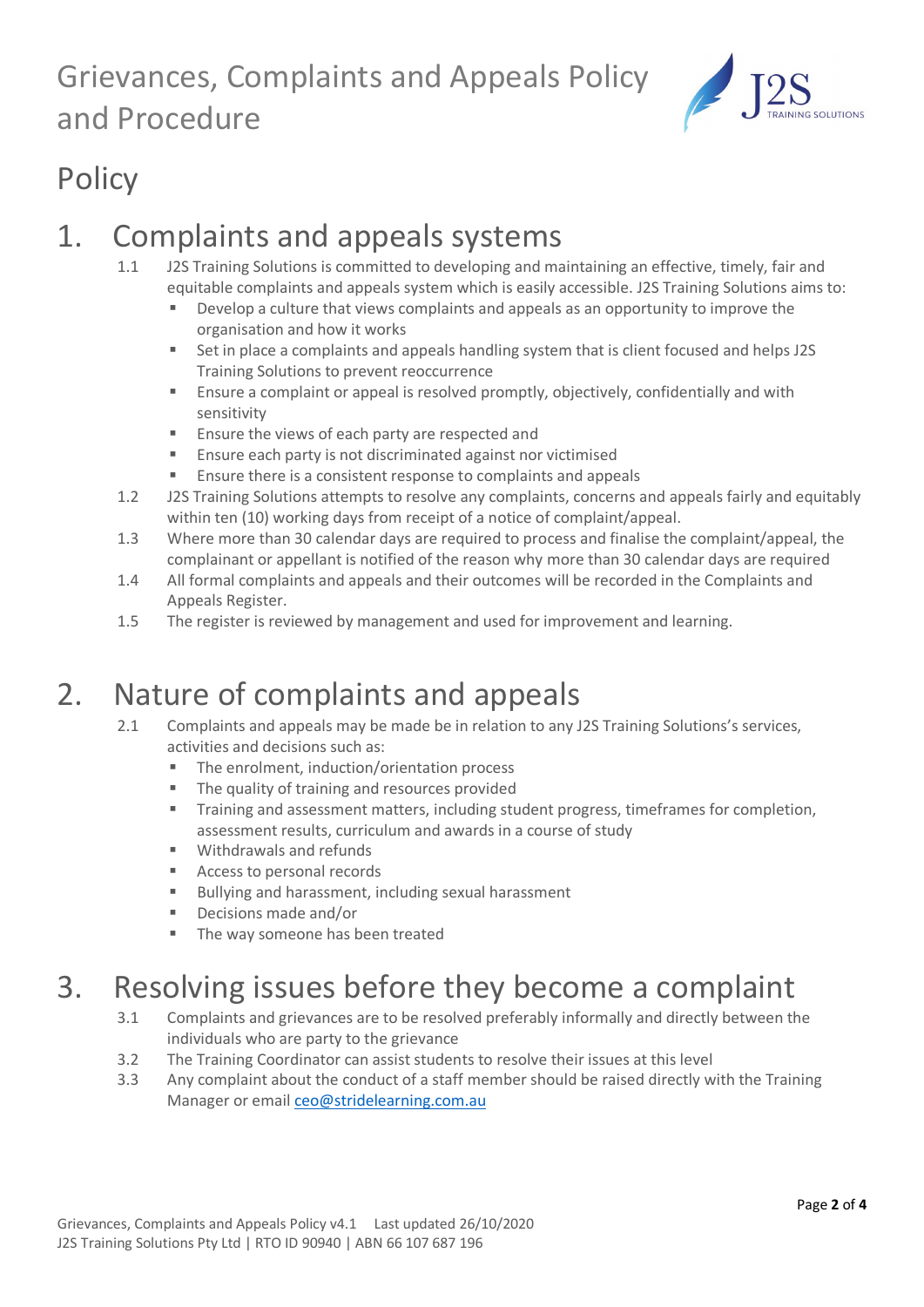

## 4. Lodging a complaint

- 4.1 Where an issue cannot be resolved informally, it can be escalated by emailing a completed J2S Training Solutions [Complaint Lodgement form](https://2cc4e78e-c485-4b1f-928d-3e093e7325a2.filesusr.com/ugd/1cc392_679f6be064ed49eb98eaa0d4e0d4ba56.pdf) to [ceo@stridelearning.com.au](mailto:enquries@stridelearning.com.au)
- 4.2 Acknowledgement of receipt of the complaint will be sent within 48 hours of the form being emailed to ceo@stridelearning.com.au.
- 4.3 J2S Training Solutions will investigate the complaint, make a judgement and provide written communication of the decision.

### 5. Appealing a decision

- 5.1 Where a complainant is dissatisfied with the outcome, they may appeal the decision within five (5) working days of the decision being made, requesting the decision to be reviewed. This must be in writing to CEO [\(ceo@stridelearning.com.au\)](mailto:ceo@stridelearning.com.au) stating the reason(s) for their appeal.
- 5.2 The complainant may request a face to face meeting with the CEO to formally present his or her case in appeal of the decision. The CEO will advise in writing within five (5) business days after the meeting, the outcome of the appeal and the reason(s) for the decision.
- 5.3 J2S Training Solutions permits a party associated with the complaint to be accompanied and assisted by a third party at the meeting, however J2S Training Solutions must receive prior notification of the third party. This notification is required at least two (2) days prior to the meeting.

#### 6. Assessment outcome appeal

- 6.1 In the case of an assessment appeal, an internal review of the assessment will be undertaken by one of J2S Training Solutions' qualified assessors, once the [Assessment Outcome Appeal Form](https://2cc4e78e-c485-4b1f-928d-3e093e7325a2.filesusr.com/ugd/1cc392_edc300a73db74f1a91a1cb47799f38b9.pdf) is received.
- 6.2 Following this internal review of the assessment, the student will be notified by email of the outcome of the review. If a student remains dissatisfied with the outcome, J2S Training Solutions will appoint an independent, qualified assessor to review and decide on the outcome of the assessment. This will be at cost recovery basis to the student and payable upfront.
- 6.3 All parties will be bound by the independent assessor's decision.
- 6.4 Recommendations made by the independent assessor will be implemented within ten (10) days of receipt of the report.

### 7. External Complaints

- 7.1 J2S Training Solutions acknowledges there may be a need for an appropriate independent party to mediate when an agreed outcome cannot be reached. J2S Training Solutions will offer to arrange this mediation, at cost recovery charge to the complainant.
- 7.2 J2S Training Solutions will engage the Resolution Institute as its external referring agency, as recommended by the Australian Council of Private Education & Training (ACPET). The complainant will responsible for any charges laid by the external agency.
- 7.3 Where a complaint remains unresolved after the external dispute resolution process, complainants may decide to refer the matter to an independent complaint's agency such as ASQA [\(http://www.asqa.gov.au/complaints/making-a-complaint.html](http://www.asqa.gov.au/complaints/making-a-complaint.html) ). ASQA is not a consumer protection agency and cannot act as an advocate for individual student or resolve disputes between students and RTOs.